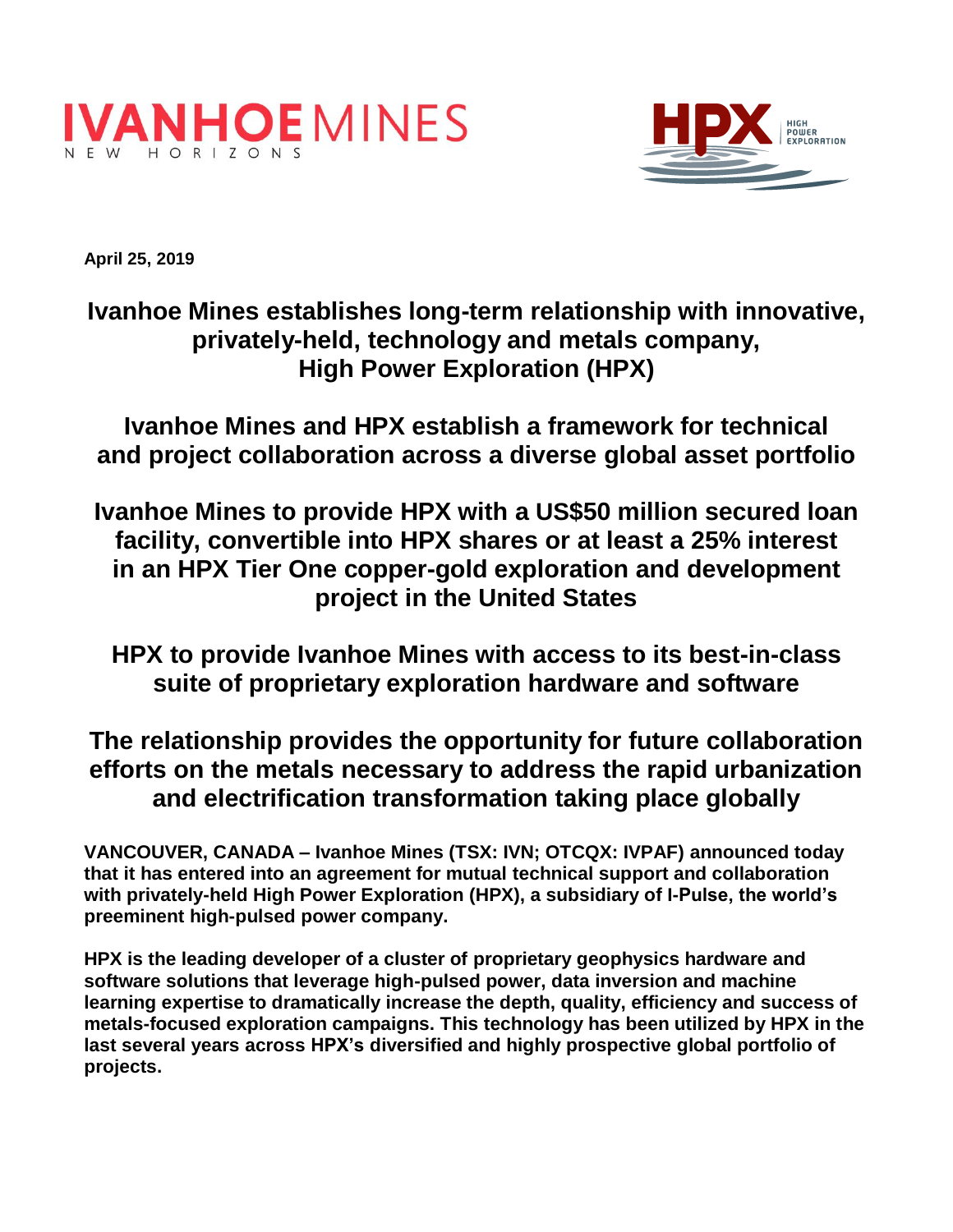**Under the mutual technical support and collaboration agreement, HPX will provide Ivanhoe with access to its proprietary Typhoon electromagnetic geophysical system for use in exploration activities in the Democratic Republic of Congo and South Africa. Ivanhoe also will have access to the services of Computational Geosciences, a Vancouver-based, HPX subsidiary that provides leading-edge geophysical and geological data modelling, inversion and interpretation solutions. Ivanhoe will in turn make available to HPX, mining, project support, engineering and consulting services. Ivanhoe Mines also will provide its core project development and management expertise to assist HPX in advancing its most highly prospective projects. All services will be rendered at cost.**

**The mutual technical support and collaboration agreement also provides a basis for both parties to identify, communicate, and potentially collaborate on matters of mutual interest, particularly in respect of project opportunities in green and battery metals, and the materials necessary to build an increasingly electrified world. In respect of both future project opportunities and existing projects, the parties will discuss opportunities for each to bring their specific expertise and skills to bear for the mutual benefit of both parties and their stakeholders.** 

**Ivanhoe Mines also is providing HPX with a US\$50 million secured loan facility that will be used to, among other things, advance core HPX industrial and green metals projects and continue HPX's disruptive technology development initiatives.** 

**The loan will have a two-year maturity and an interest rate of 8% per annum, compounding annually. The principal amount of the loan and accrued interest is convertible in whole, or part, by Ivanhoe Mines at its sole discretion into shares of treasury common stock of HPX. The loan is secured by a pledge of shares of an HPX subsidiary in the United States which is pursuing a Tier One copper-gold exploration and development project, into which Ivanhoe Mines also may convert and acquire at least a 25% interest. While the loan is prepayable by HPX at any time, if the loan is prepaid in full, HPX will grant Ivanhoe Mines a continuing option to acquire treasury common stock of HPX or acquire the 25% interest in the U.S. copper-gold exploration project at any time, up to two years following the establishment of the loan.**

**Yufeng "Miles" Sun, Ivanhoe Mines' Co-Chairman, commented, "The loan, together with its conversion option, gives Ivanhoe Mines exposure to the portfolio of highly prospective projects being examined by HPX with minimal risk to Ivanhoe shareholders, but with the potential upside of having a first look at projects, any one of which may be the world's next great discovery. We now are preparing for the future of Ivanhoe Mines without distracting from our core mission of bringing Ivanhoe's existing Tier One assets in Southern Africa to production."**

**A number of Ivanhoe directors also are directors of HPX or of its parent private company, I-Pulse, and accordingly disclosed their interest and abstained from voting on the secured loan facility. The secured loan facility was unanimously approved by the remaining five non-conflicted directors of Ivanhoe.**